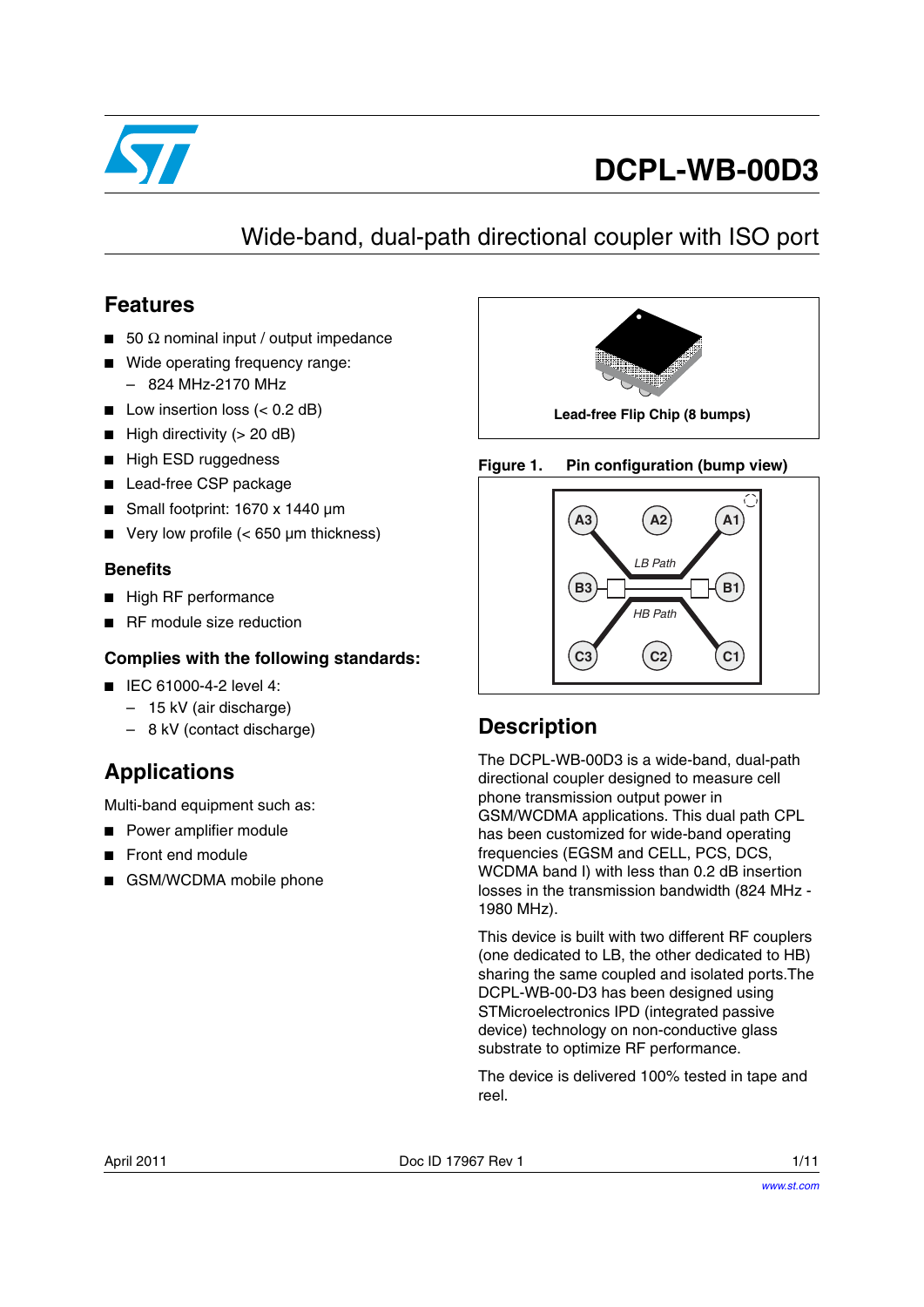# **1 Characteristics**

#### Table 1. **Device pin configuration**

| <b>Bump</b>    | <b>Name</b> | <b>Description</b>   |
|----------------|-------------|----------------------|
| A1             | Lbin        | LB coupler RF input  |
| A2             | <b>GND</b>  | RF ground            |
| A <sub>3</sub> | Lbout       | LB coupler RF output |
| <b>B1</b>      | CPLD        | Coupler port         |
| B <sub>3</sub> | <b>ISO</b>  | Isolated port        |
| C1             | <b>Hbin</b> | HB coupler RF input  |
| C <sub>2</sub> | <b>GND</b>  | RF ground            |
| CЗ             | Hbout       | HB coupler output    |

#### Table 2. **Table 2. Absolute maximum rating (limiting values)**

| Symbol                     | <b>Parameter</b>                                                                                                                                                                                                                              |           | Value |       |      |
|----------------------------|-----------------------------------------------------------------------------------------------------------------------------------------------------------------------------------------------------------------------------------------------|-----------|-------|-------|------|
|                            |                                                                                                                                                                                                                                               | Min.      | Typ.  | Max.  | Unit |
| $P_{IN}$                   | Input Power RF <sub>IN</sub> (CW mode)                                                                                                                                                                                                        |           |       | 35    | dBm  |
| V <sub>ESD (IEC)</sub>     | ESD ratings IEC 61000-4-2 (C = 150 pF, R = 330 $\Omega$ )<br>$LB_{IN}$ , LB <sub>OUT</sub> , HB <sub>IN</sub> , HB <sub>OUT</sub> , air discharge<br>$LB_{IN}$ , LB <sub>OUT</sub> , HB <sub>IN</sub> , HB <sub>OUT</sub> , contact discharge | ±15<br>±8 |       |       | kV   |
| $VESD$ (HBM)               | Human body model, JESD 22-A114F, all I/O                                                                                                                                                                                                      | 2         |       |       | kV   |
| $V_{ESD(MM)}$              | Machine model, JESD 22-A115-A, all I/O                                                                                                                                                                                                        | 100       |       |       | v    |
| $VESD$ (CDM)               | Charge device model, JESD 22-C101-C, all I/O                                                                                                                                                                                                  | 500       |       |       | v    |
| $\mathsf{T}_{\mathsf{OP}}$ | Operating temperature                                                                                                                                                                                                                         | -30       |       | $+85$ | °C   |

#### Table 3. **Electrical characteristics - impedances (T<sub>amb</sub> = 25 °C)**

| Symbol           | <b>Parameter</b>                           |      | Value |      | Unit |
|------------------|--------------------------------------------|------|-------|------|------|
|                  |                                            | Min. | Typ.  | Max. |      |
| $Z_{\text{OUT}}$ | Nominal output impedance (LB and HB paths) |      | 50    |      |      |
| $Z_{IN}$         | Nominal input impedance (LB and HB paths)  |      | 50    |      | Ω    |
| $Z_{\rm CPL}$    | Nominal coupled port impedance             |      | 50    |      | Ω    |
| $Z_{\text{ISO}}$ | Nominal isolated port impedance            |      | 50    |      |      |

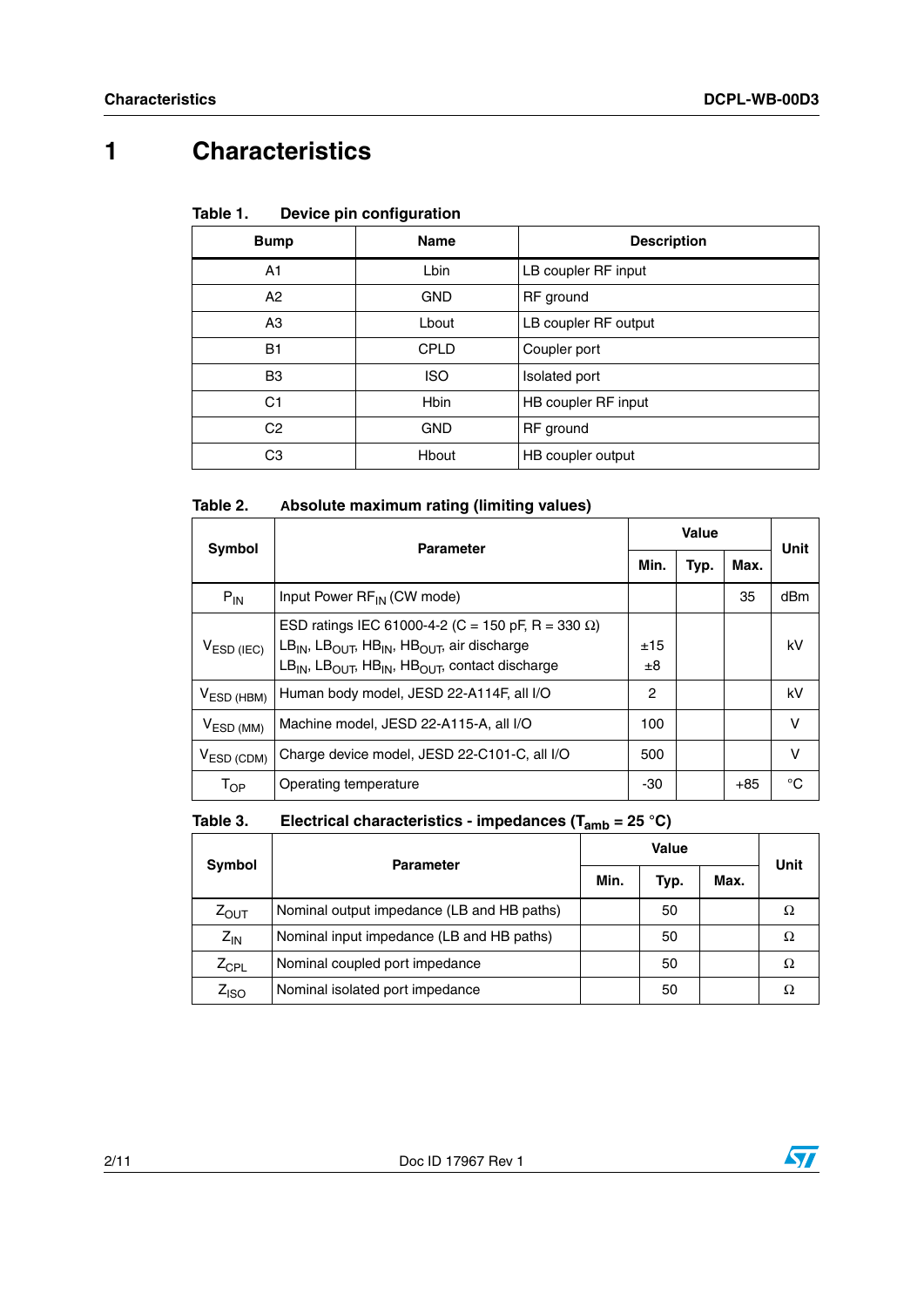|                      |                                |                                      |      | 1 anno<br><b>Value</b> |      |             |
|----------------------|--------------------------------|--------------------------------------|------|------------------------|------|-------------|
| Symbol               | <b>Parameter</b>               | <b>Test condition</b>                | Min. | Typ.                   | Max. | <b>Unit</b> |
|                      | Frequency range<br>(bandwidth) |                                      | 824  |                        | 960  | <b>MHz</b>  |
| $IL_{LB}$            | LB path insertion loss         | From 824 MHz<br>to 960 MHz           |      | 0.1                    | 0.2  | dB          |
| $RL_{LB}$            | LB path return loss            | From 824 MHz<br>to 960 MHz           | 15   |                        |      | dB          |
| CPLD <sub>1 B</sub>  | LB path coupling factor        | From 824 MHz<br>to 915 MHz           | 32   |                        | 37   | dB          |
| Ripple <sub>LB</sub> | Coupling ripple in LB          | (824 to 849 MHz)<br>(880 to 915 MHz) |      |                        | 0.5  | dB          |
| DIR <sub>LB</sub>    | LB coupler directivity         | From 824 MHz<br>to 915 MHz           | 20   |                        |      | dB          |

| Table 4. | Electrical characteristics - LB path RF performance ( $T_{amb}$ = 25 °C) |
|----------|--------------------------------------------------------------------------|
|          |                                                                          |

| Table 5. | Electrical characteristics - HB path RF performance ( $T_{amb}$ = 25 °C) |  |  |  |  |
|----------|--------------------------------------------------------------------------|--|--|--|--|
|----------|--------------------------------------------------------------------------|--|--|--|--|

| Symbol                   | <b>Parameter</b>               | <b>Test condition</b>                                          | Value |      |               | Unit       |
|--------------------------|--------------------------------|----------------------------------------------------------------|-------|------|---------------|------------|
|                          |                                |                                                                | Min.  | Typ. | Max.          |            |
| f                        | Frequency range<br>(bandwidth) |                                                                | 1710  |      | 1980          | <b>MHz</b> |
| $IL_{HB}$                | HB path insertion loss         | From 1710 MHz<br>to 2170 MHz                                   |       | 0.1  | $0.2^{\circ}$ | dB         |
| $RL_{HB}$                | HB path return loss            | From 1710 MHz<br>to 2170 MHz                                   | 15    |      |               | dB         |
| $CPLD_{HR}$              | HB path coupling factor        | <b>From 1710 MHz</b><br>to 1980 MHz                            | 29    |      | 34            | dB         |
| Ripple <sub>H</sub><br>B | Coupling ripple in HB          | (1710 to 1785 MHz)<br>(1850 to 1910 MHz)<br>(1920 to 1980 MHz) |       |      | 0.5           | dB         |
| $DIR_{HB}$               | HB coupler directivity         | From 1710 MHz<br>to 1980 MHz                                   | 20    |      |               | dB         |

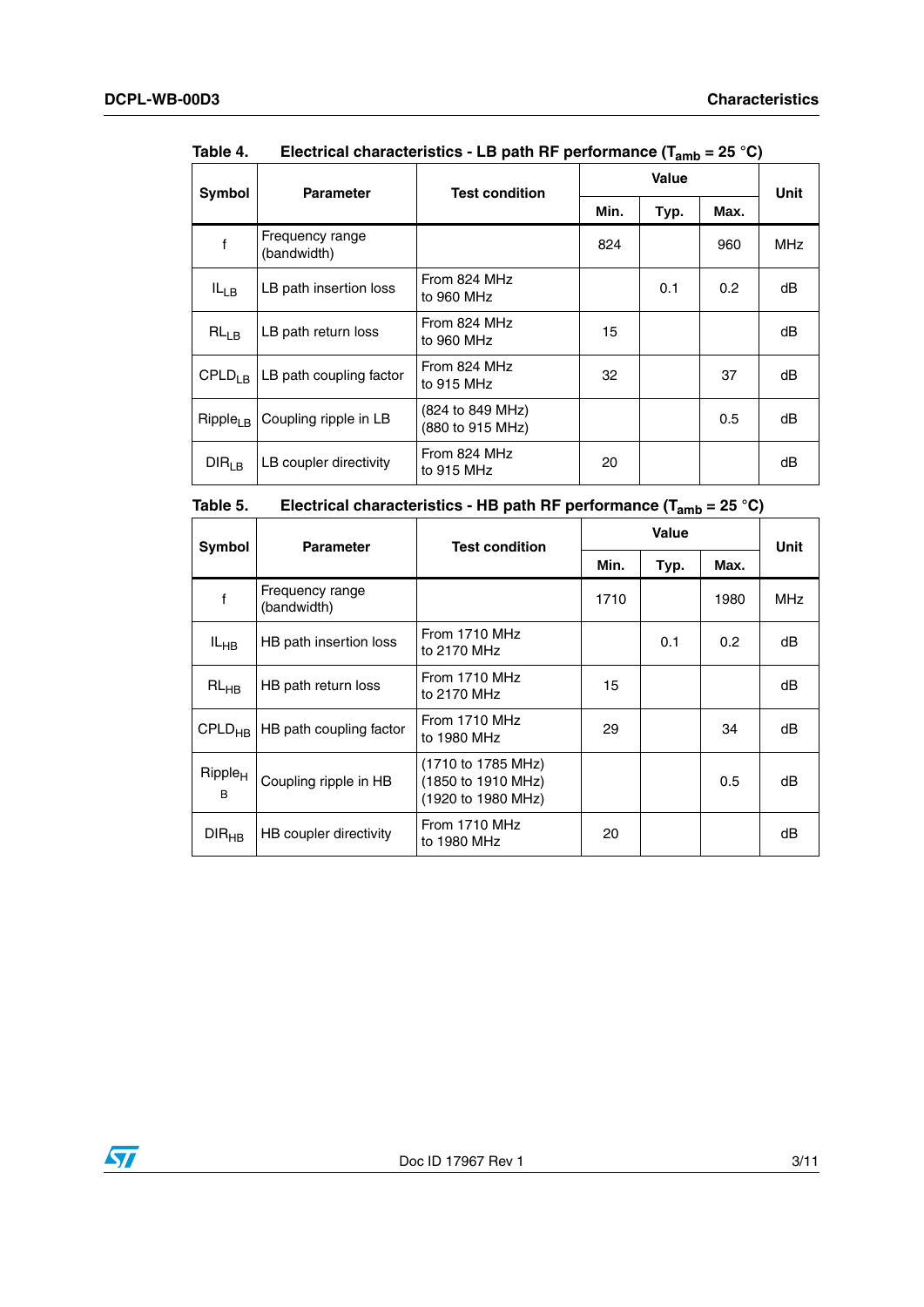## **1.1 RF measurement (on reference evaluation board)**

Measurements done on reference evaluation board under 50  $\Omega$ , de-embedding at DCPL-WB-00D3 bumps.





### **Figure 3. High band path insertion loss**



### **Figure 4. Low band path coupling factor**





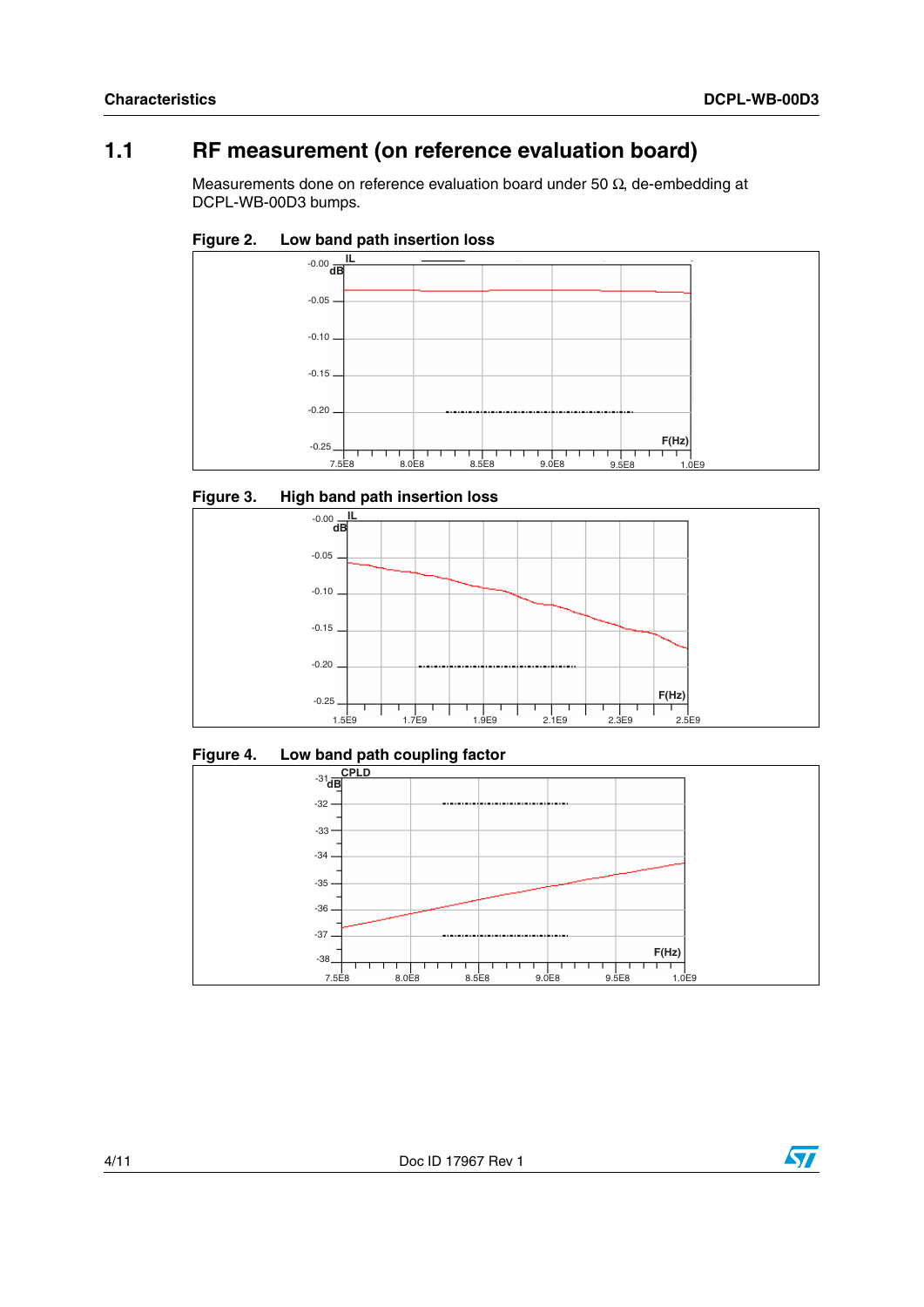

**Figure 5. High band path coupling factor**





**Figure 7. High band path directivity**



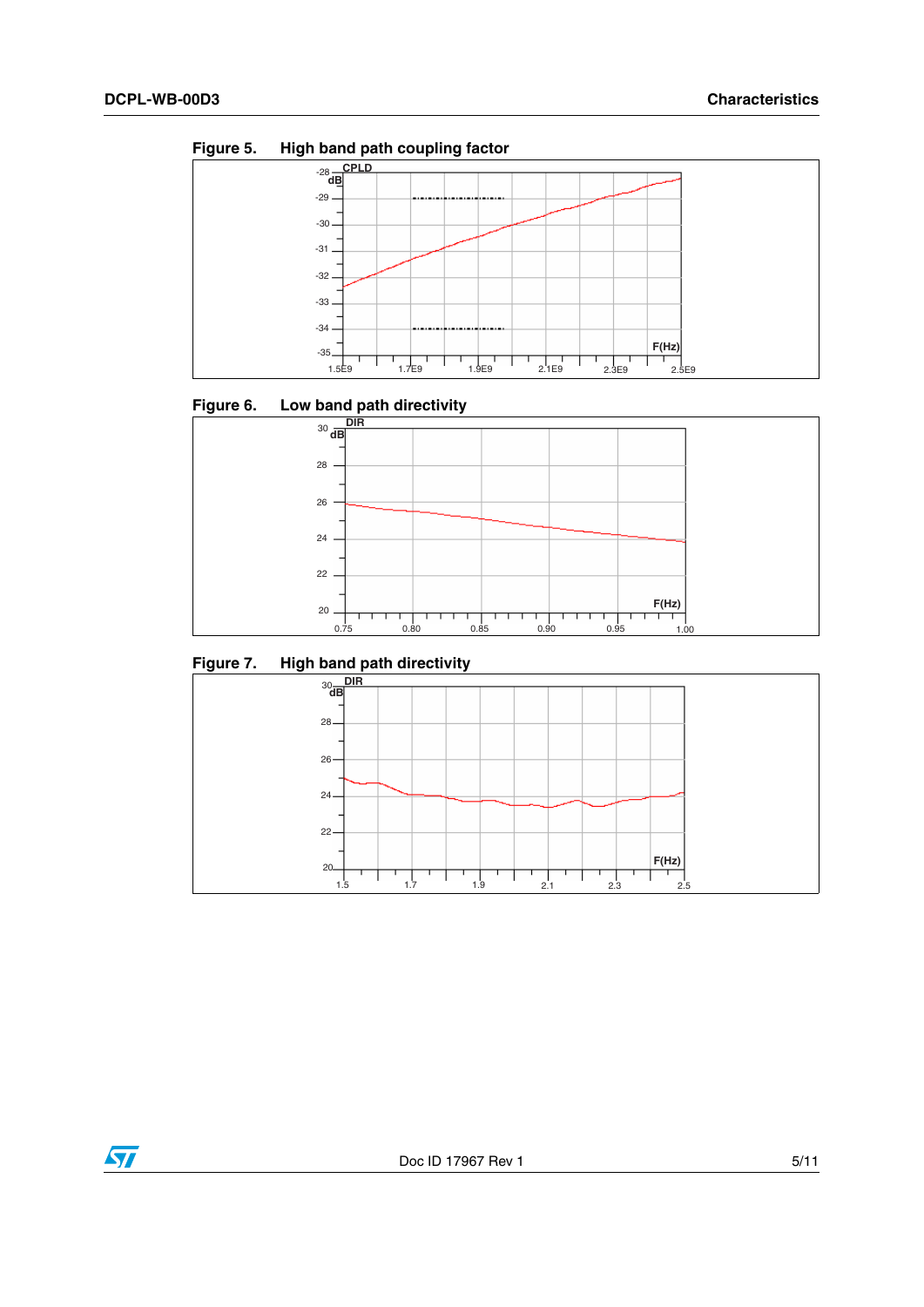

**Figure 9. Solder mask 1 + layer 1**



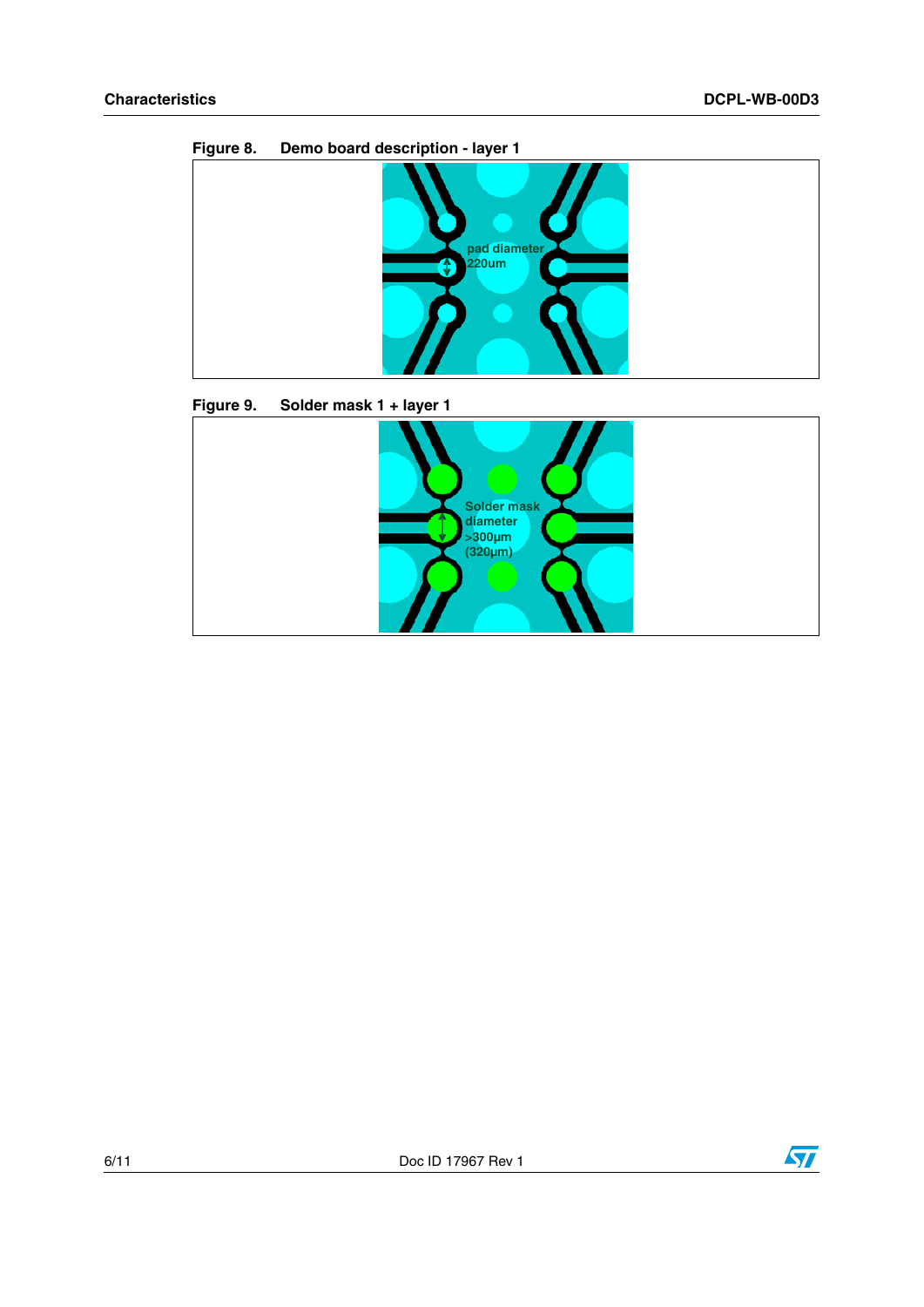# **2 Ordering information scheme**

### **Figure 10. Ordering information scheme**

| Dual high directivity coupler<br><b>Wide band</b> | <b>Version</b> | <b>DCPL</b> | <b>WB</b> | 00 | D <sub>3</sub> |
|---------------------------------------------------|----------------|-------------|-----------|----|----------------|
|                                                   |                |             |           |    |                |
|                                                   |                |             |           |    |                |
|                                                   |                |             |           |    |                |

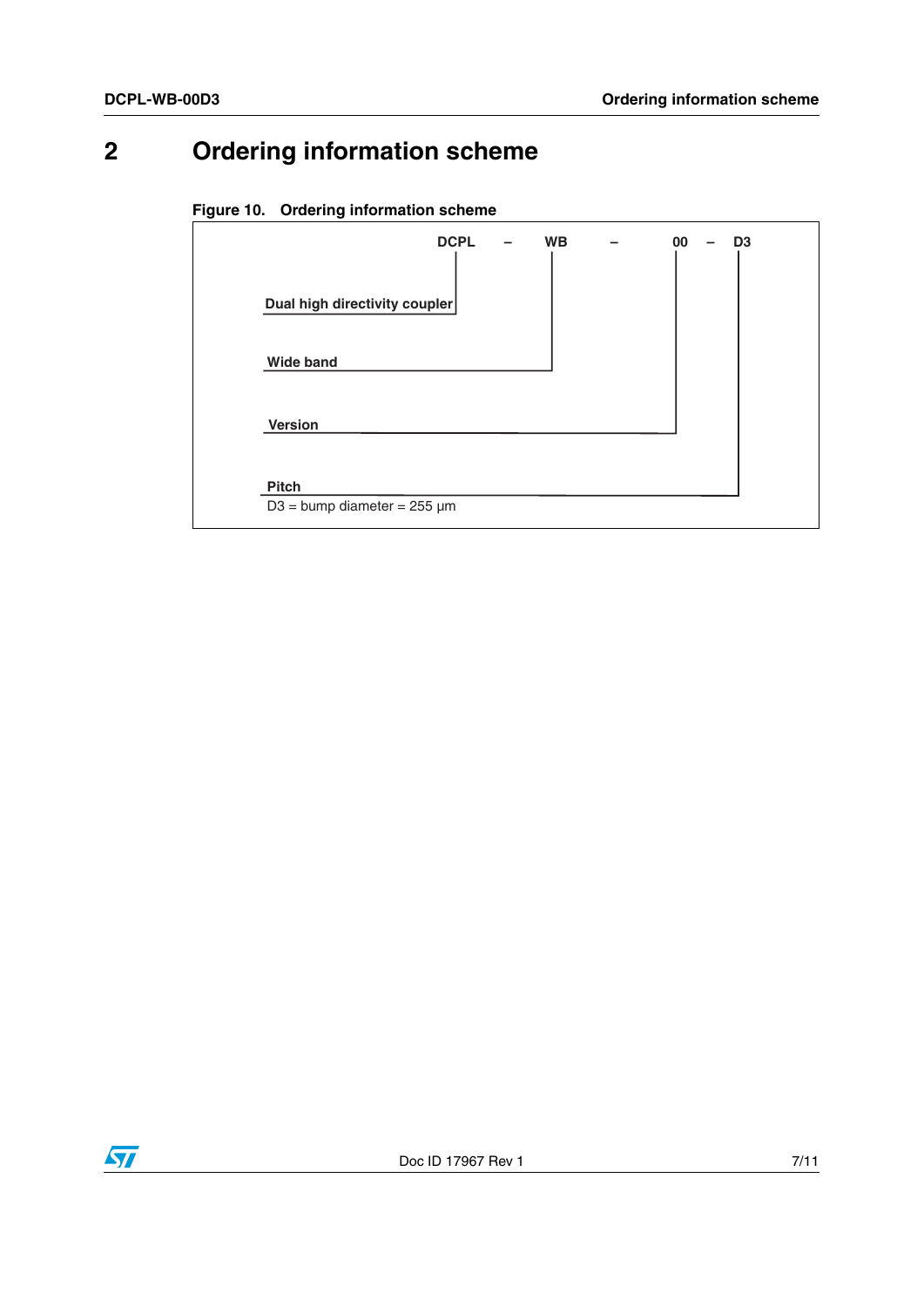## **3 Package information**

In order to meet environmental requirements, ST offers these devices in different grades of ECOPACK® packages, depending on their level of environmental compliance. ECOPACK® specifications, grade definitions and product status are available at: [www.st.com](http://www.st.com). ECOPACK® is an ST trademark.







Figure 12. Footprint Figure 13. Marking



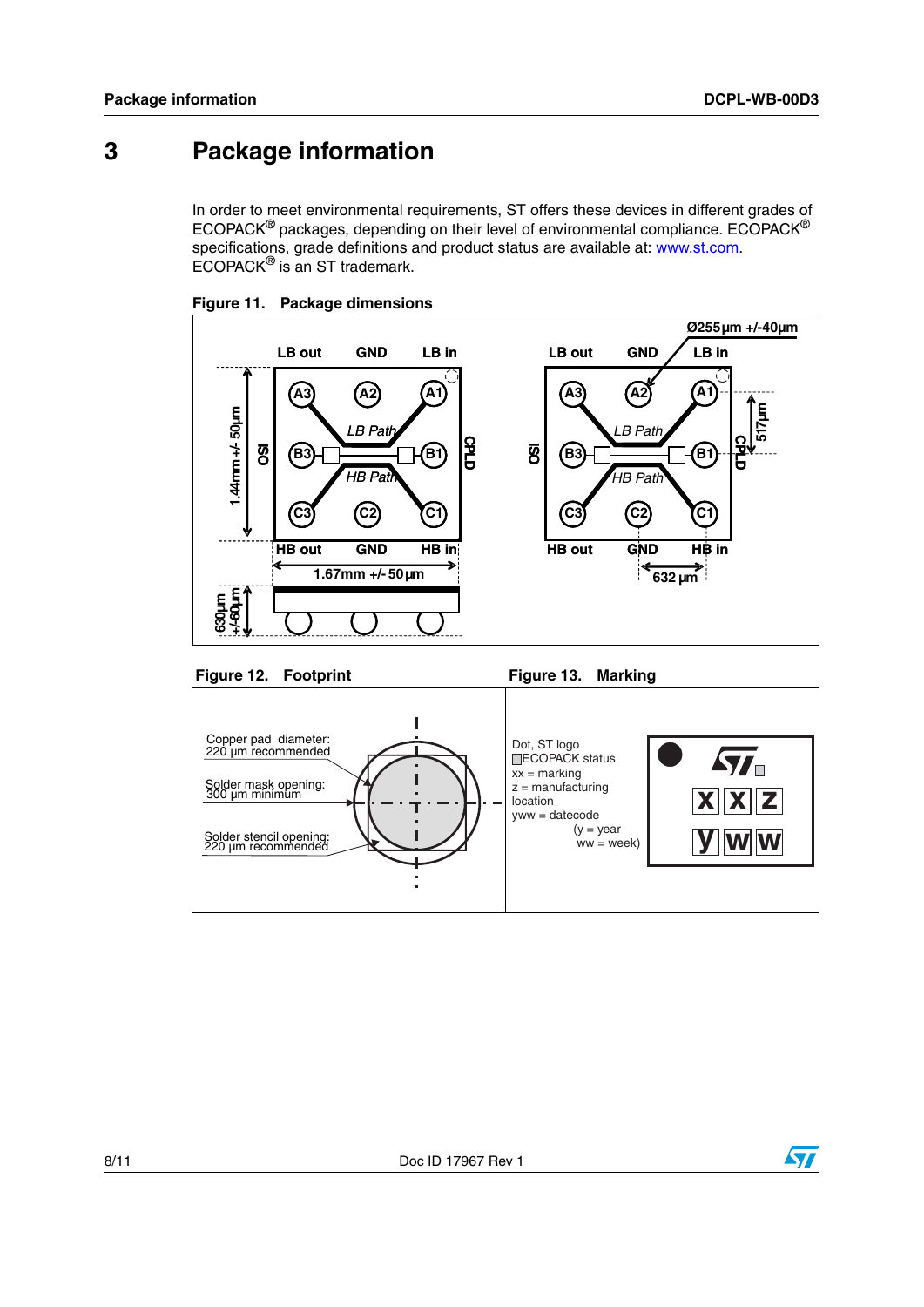

**Figure 14. Flip-Chip tape and reel specifications**

*Note: More packing information is available in the application notes: AN2348: "400 µm Flip-Chip: Package description and recommendations for use" AN1751: "EMI Filters: Recommendations and measurements"*

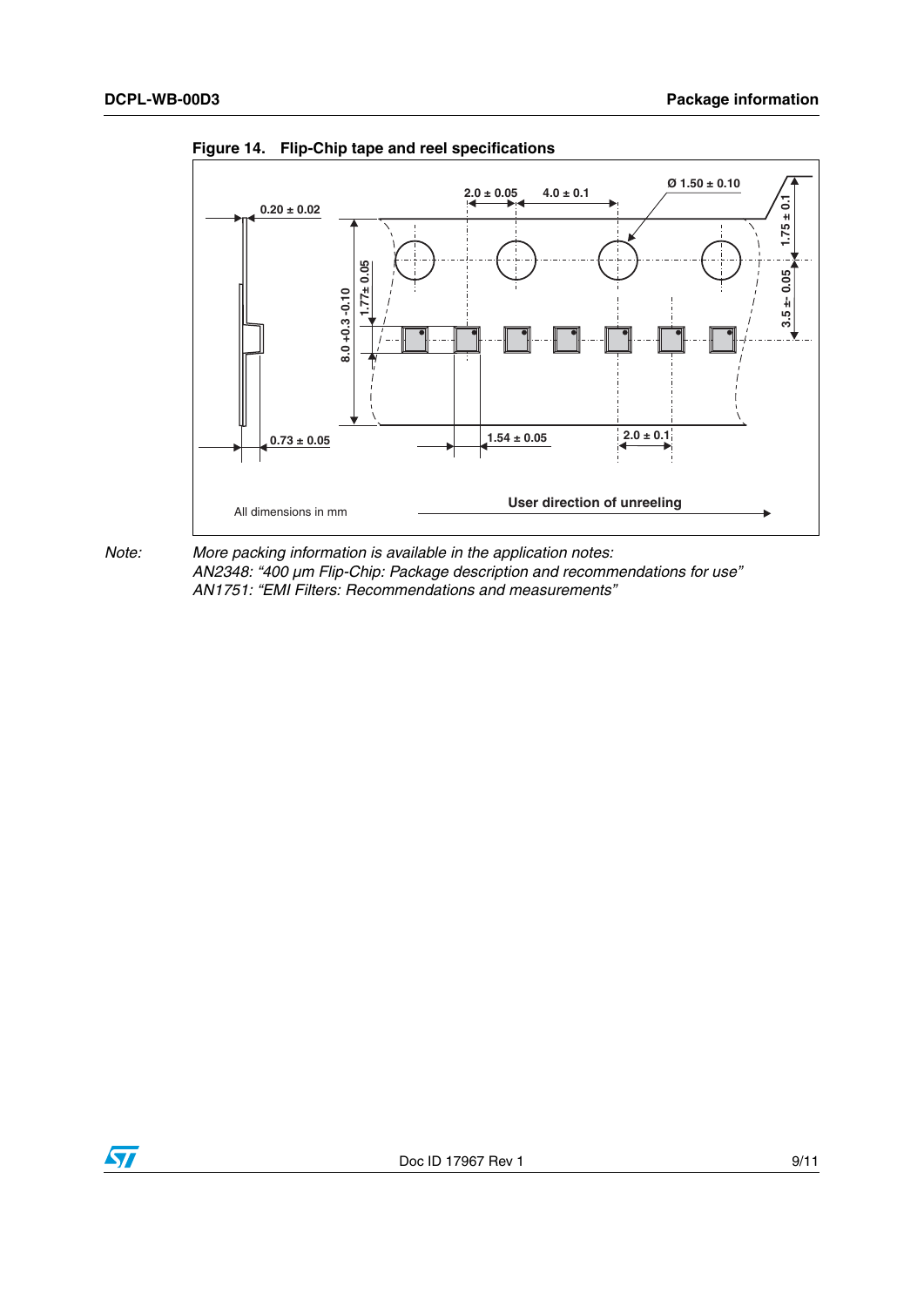# **4 Ordering information**

#### Table 6. **Ordering information**

| Order code   | Marking | Package   | Weight | <b>Base atv</b> | Delivery mode    |
|--------------|---------|-----------|--------|-----------------|------------------|
| DCPL-WB-00D3 | RS      | Flip Chip | 2.5 ma | 5000            | Tape and reel 7" |

## **5 Revision history**

#### Table 7. **Document revision history**

| <b>Date</b> | <b>Revision</b> | <b>Changes</b>  |
|-------------|-----------------|-----------------|
| 14-Apr-2010 |                 | Initial release |

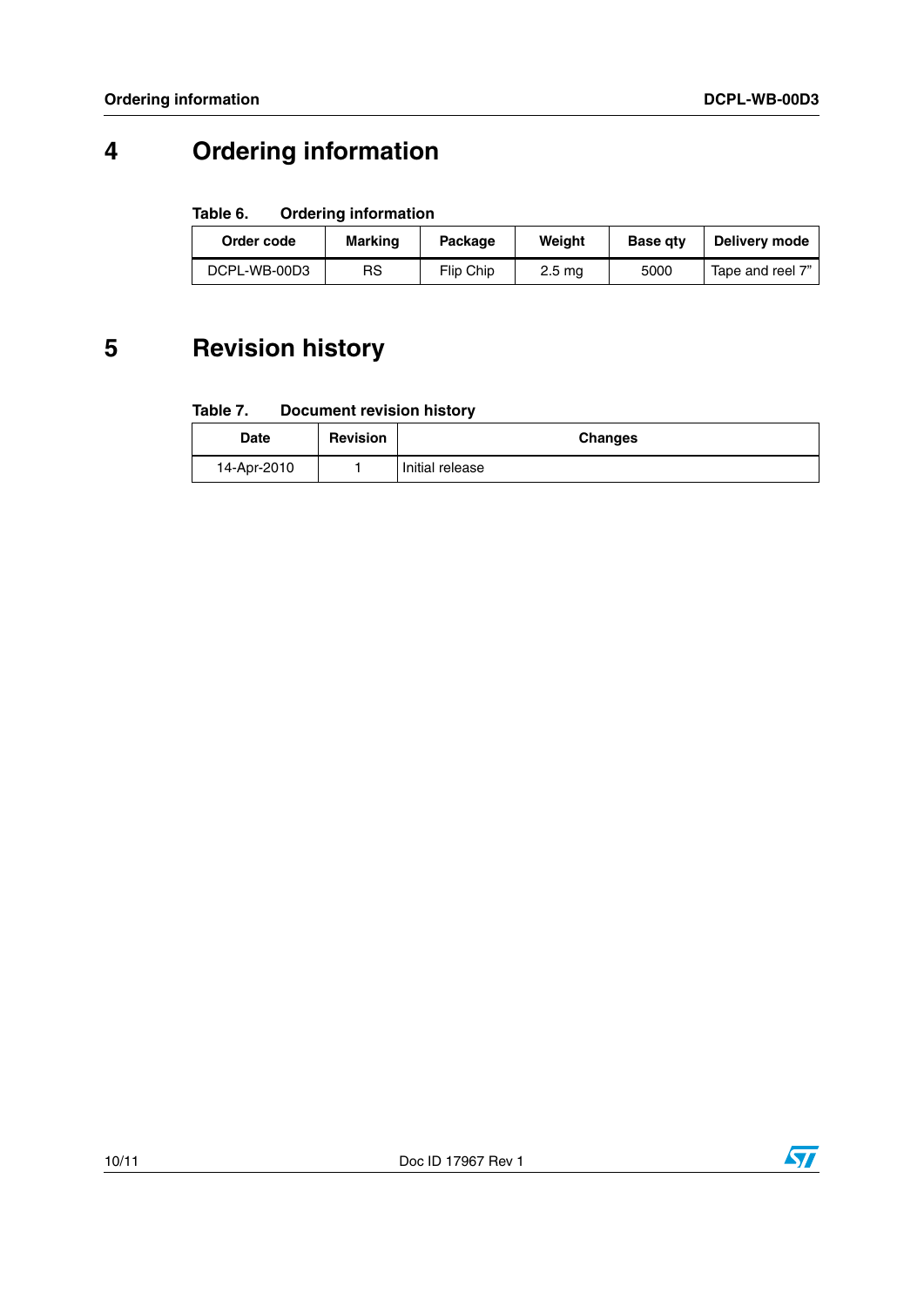#### **Please Read Carefully:**

Information in this document is provided solely in connection with ST products. STMicroelectronics NV and its subsidiaries ("ST") reserve the right to make changes, corrections, modifications or improvements, to this document, and the products and services described herein at any time, without notice.

All ST products are sold pursuant to ST's terms and conditions of sale.

Purchasers are solely responsible for the choice, selection and use of the ST products and services described herein, and ST assumes no liability whatsoever relating to the choice, selection or use of the ST products and services described herein.

No license, express or implied, by estoppel or otherwise, to any intellectual property rights is granted under this document. If any part of this document refers to any third party products or services it shall not be deemed a license grant by ST for the use of such third party products or services, or any intellectual property contained therein or considered as a warranty covering the use in any manner whatsoever of such third party products or services or any intellectual property contained therein.

**UNLESS OTHERWISE SET FORTH IN ST'S TERMS AND CONDITIONS OF SALE ST DISCLAIMS ANY EXPRESS OR IMPLIED WARRANTY WITH RESPECT TO THE USE AND/OR SALE OF ST PRODUCTS INCLUDING WITHOUT LIMITATION IMPLIED WARRANTIES OF MERCHANTABILITY, FITNESS FOR A PARTICULAR PURPOSE (AND THEIR EQUIVALENTS UNDER THE LAWS OF ANY JURISDICTION), OR INFRINGEMENT OF ANY PATENT, COPYRIGHT OR OTHER INTELLECTUAL PROPERTY RIGHT.**

**UNLESS EXPRESSLY APPROVED IN WRITING BY AN AUTHORIZED ST REPRESENTATIVE, ST PRODUCTS ARE NOT RECOMMENDED, AUTHORIZED OR WARRANTED FOR USE IN MILITARY, AIR CRAFT, SPACE, LIFE SAVING, OR LIFE SUSTAINING APPLICATIONS, NOR IN PRODUCTS OR SYSTEMS WHERE FAILURE OR MALFUNCTION MAY RESULT IN PERSONAL INJURY, DEATH, OR SEVERE PROPERTY OR ENVIRONMENTAL DAMAGE. ST PRODUCTS WHICH ARE NOT SPECIFIED AS "AUTOMOTIVE GRADE" MAY ONLY BE USED IN AUTOMOTIVE APPLICATIONS AT USER'S OWN RISK.**

Resale of ST products with provisions different from the statements and/or technical features set forth in this document shall immediately void any warranty granted by ST for the ST product or service described herein and shall not create or extend in any manner whatsoever, any liability of ST.

ST and the ST logo are trademarks or registered trademarks of ST in various countries.

Information in this document supersedes and replaces all information previously supplied.

The ST logo is a registered trademark of STMicroelectronics. All other names are the property of their respective owners.

© 2011 STMicroelectronics - All rights reserved

STMicroelectronics group of companies

Australia - Belgium - Brazil - Canada - China - Czech Republic - Finland - France - Germany - Hong Kong - India - Israel - Italy - Japan - Malaysia - Malta - Morocco - Philippines - Singapore - Spain - Sweden - Switzerland - United Kingdom - United States of America

**www.st.com**



Doc ID 17967 Rev 1 11/11